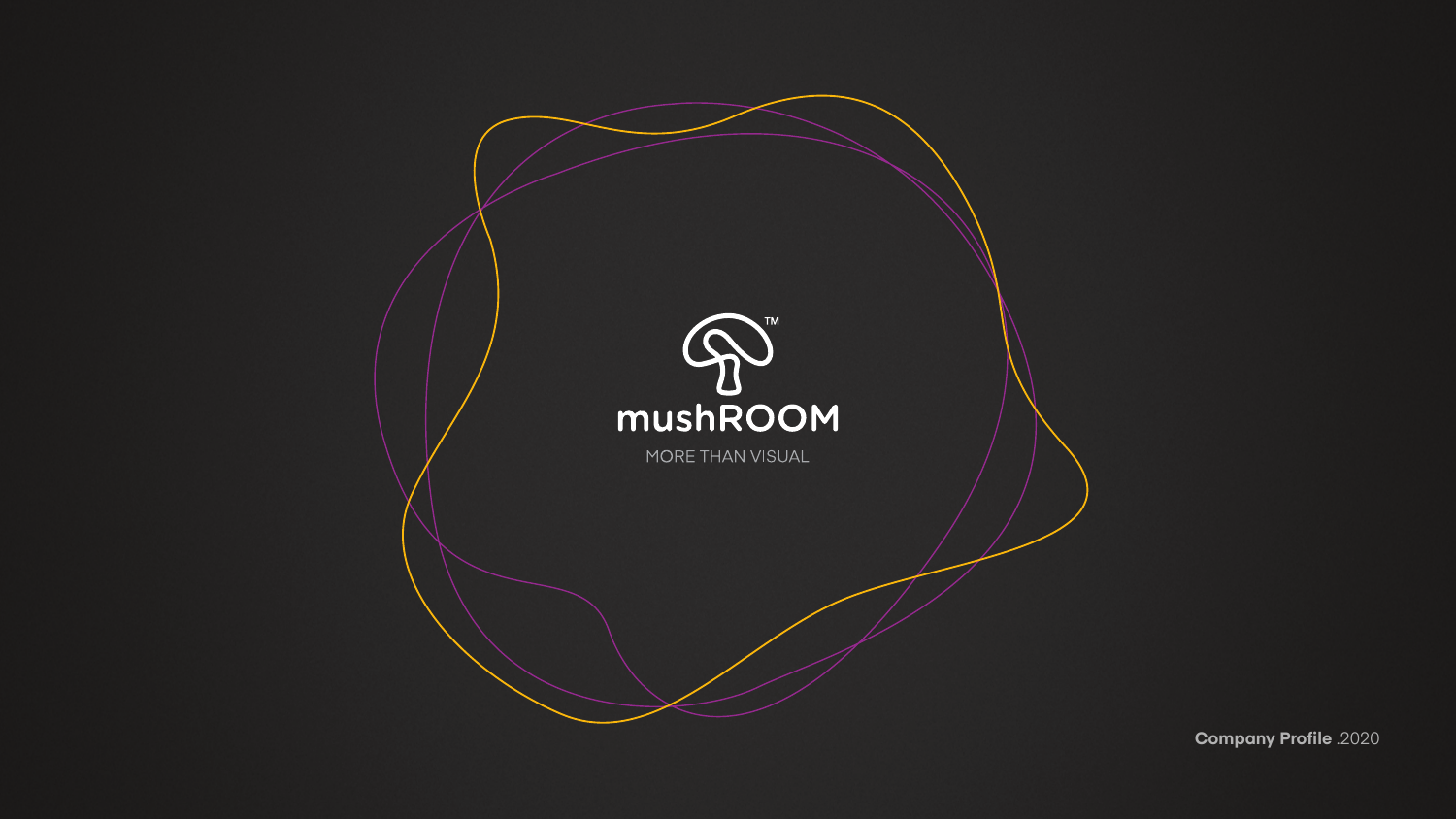

**mushROOM** is your ultimate guide to your hotel projects. We strive to set a new benchmark in the hotel industry. With the presence of mushROOM, we make a difference in the market by creating outstanding hotels.

This sector of mushROOM shapes your brand and let it be heard by the world. We provide various services that lead your brand to a whole new level by enhancing both Visual and Internal values.

### **mushROOM BRANDING**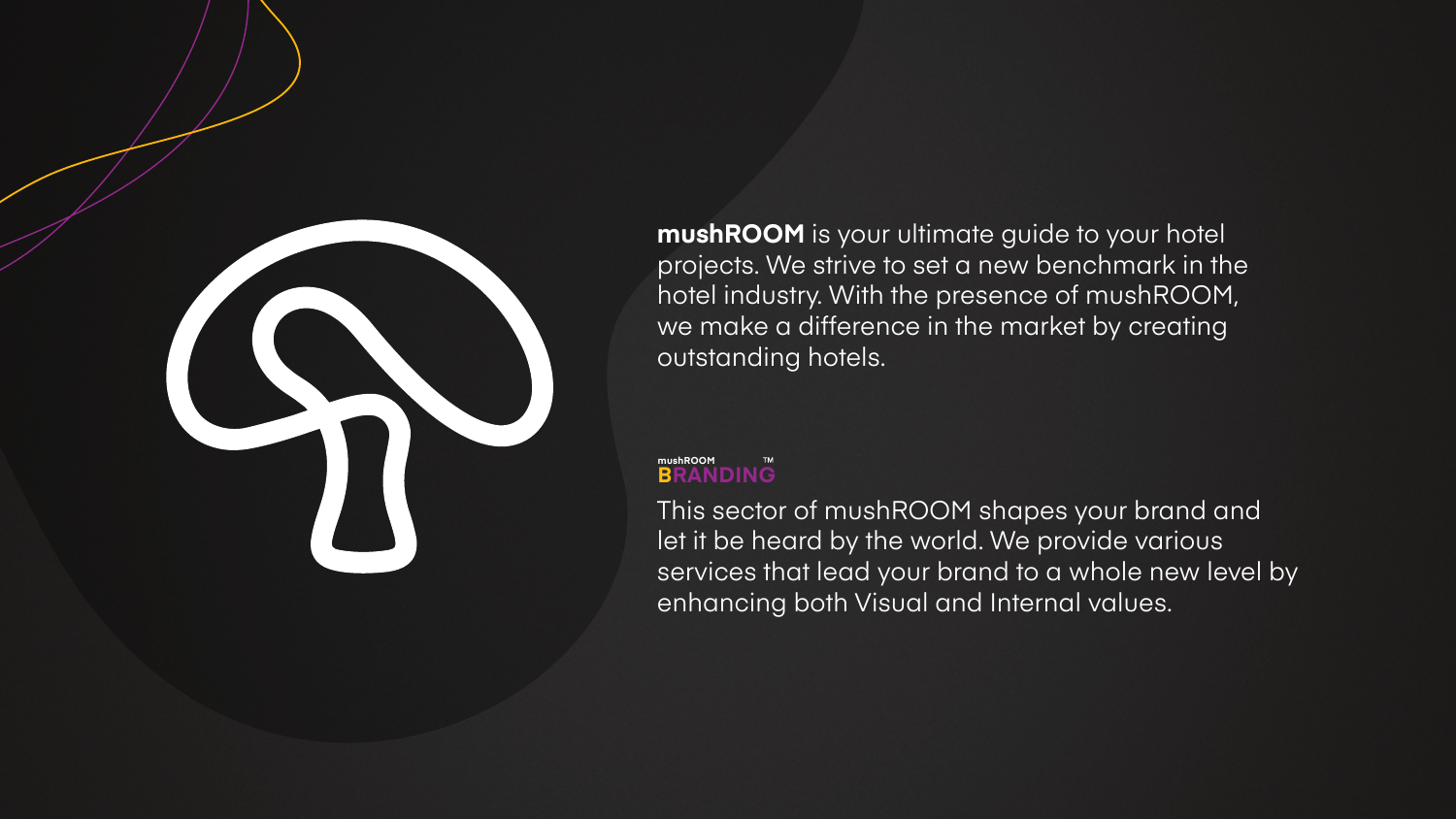## **HOSPITALITY CONSULTATION & MANAGEMENT**

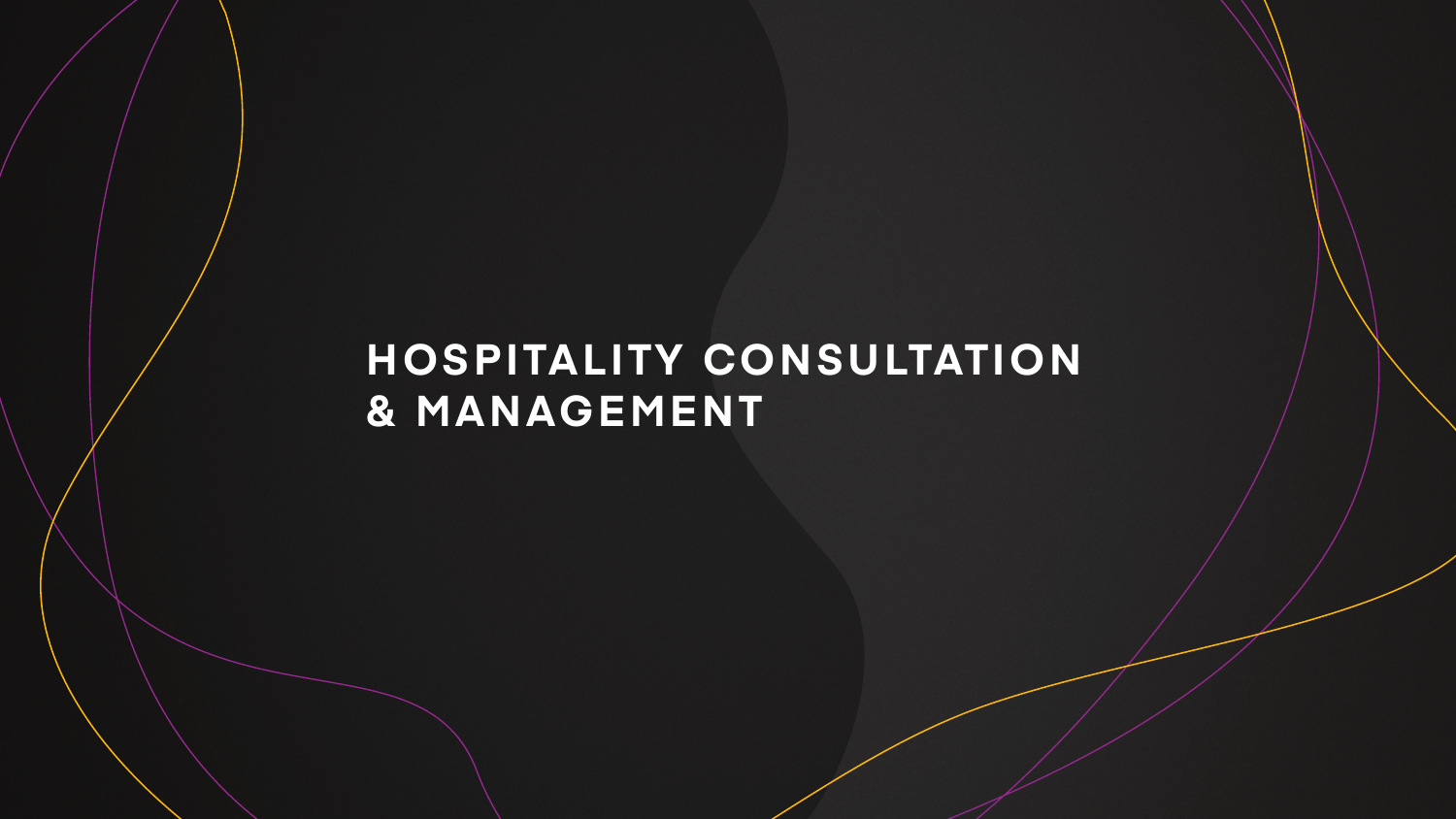# **CONSULTATION**

## **Hotel Consultation Apart-Hotel Consultation**

mushROOM offers consultancy on conceptualization and development of the project for independent hotel owners and developers. Our involvement for your project starts from the early stages to guide the whole set-up process of the hotel or apart-hotel.

In addition to consultation on commercial shortstay development (apart-hotel), the involvement of mushROOM in the development plan is most ideal as it will benefit guests in terms of facilities and also the future operation flow of the apart-hotel.

Our consultation services includes concept to capital expenditure planning.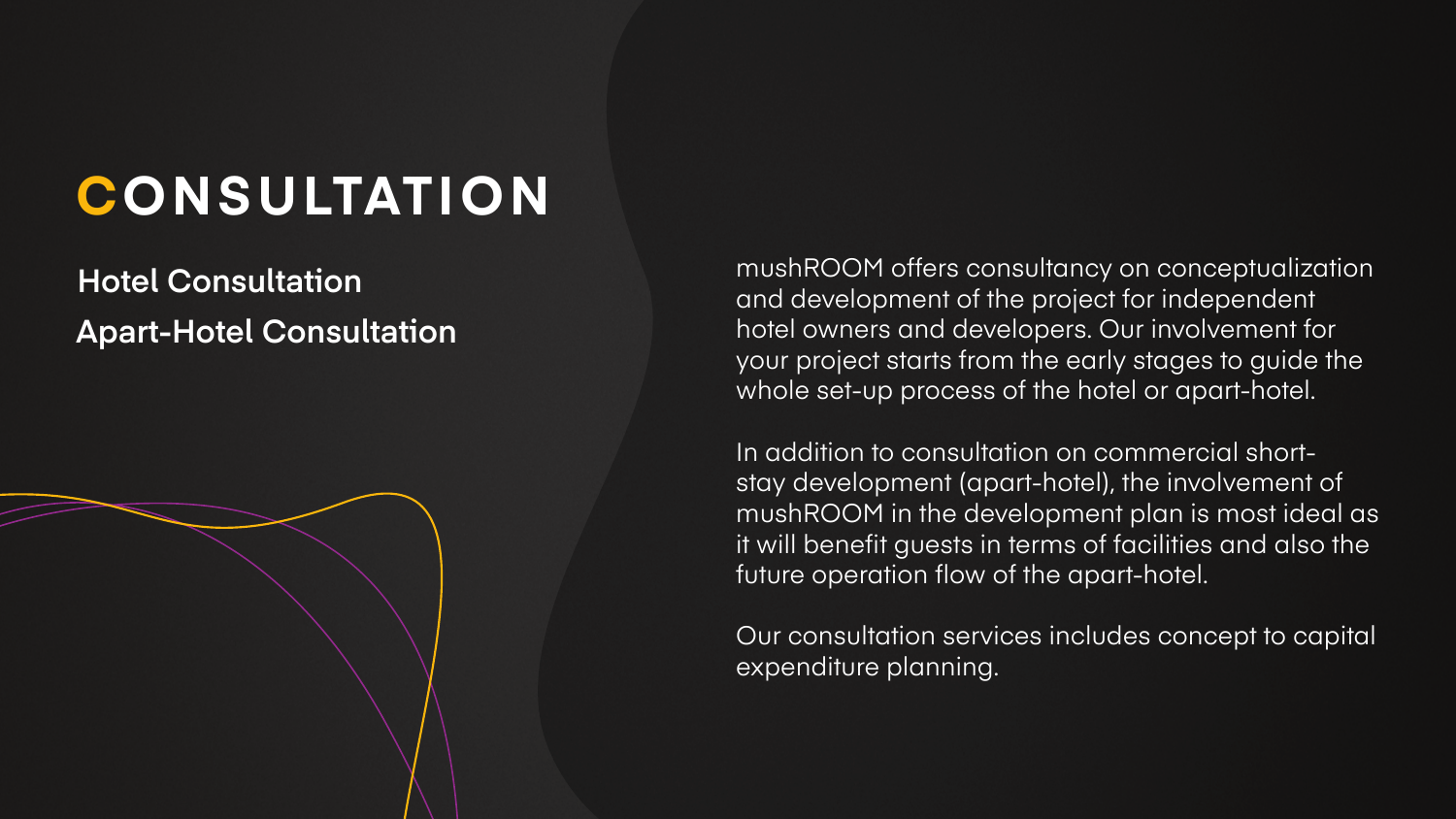## **MANAGEMENT**

## **Hotel Management SOMC**

As for commercial short-stay development, mushROOM also acts as your short-stay operator management corporate (SOMC) to regulate short-stay operators. Operations standards from pricing benchmark to daily operation rules & regulations are implemented to all the operations run by the individual operators of the building in order to optimise the flow.

mushROOM provides personalized hotel management services, tailored to the individual requirements of each single property. Guest reviews scores is a direct result of the service standards at the hotel. Our management team implement quality standards of operations and procedures aimed at achieving high satisfaction levels. Our services includes daily operation management to revenue management.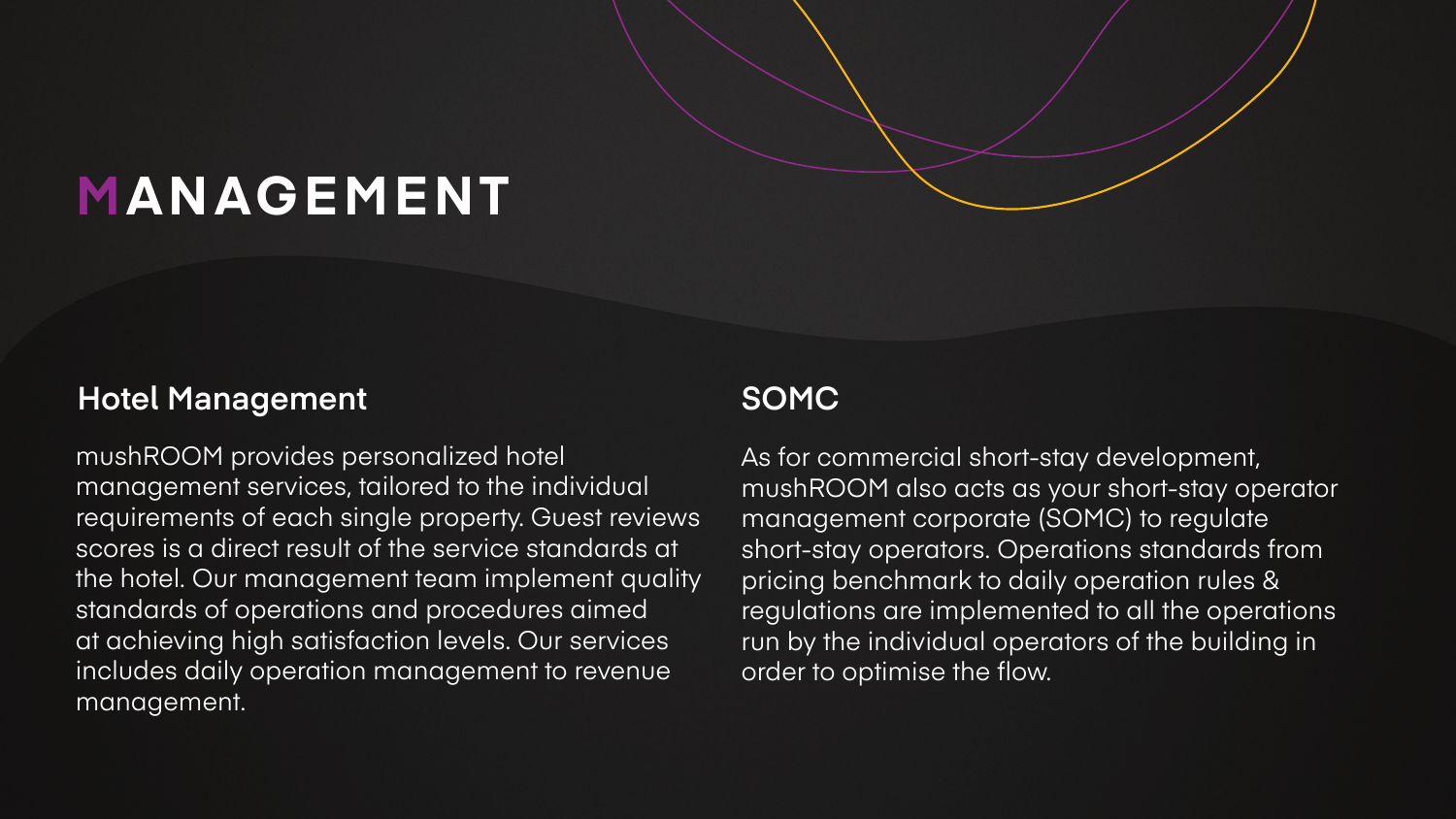# **SERVICES INCLUDE**

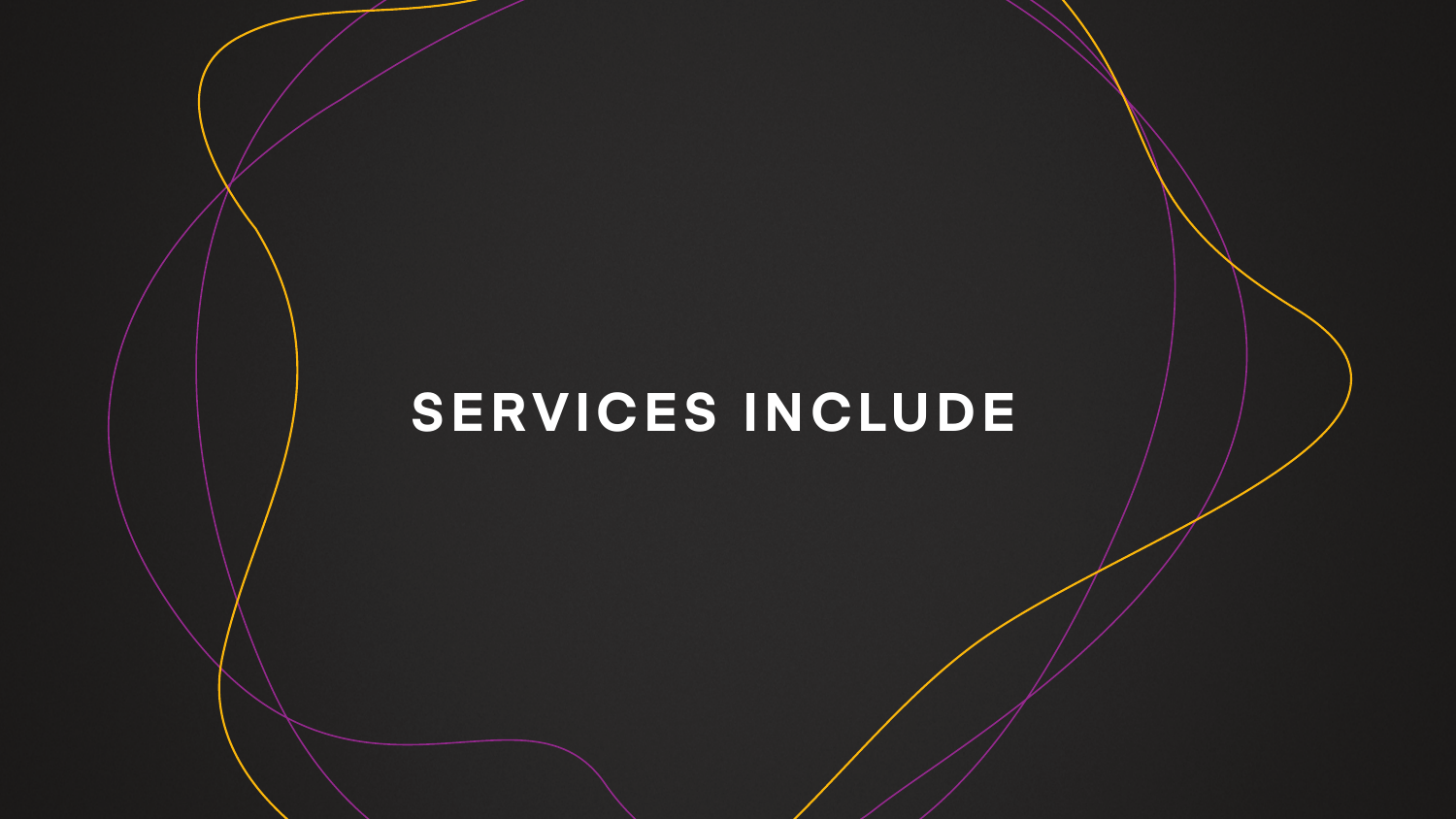Operational flow Operational Management Interior Design & Build

- Building & Layout consultation Short Stay operation consultation Short stay management consultation
	-
	-
	-
- Security system Property management platform

**Marketing** Short stay operator management

## **Short-Stay Development**

Feasibility study Concept development Design & Architecture SOP design Pre-opening planning Finance & Asset Management Revenue Management & Yield Strategies Sales & Marketing Operational Management

## **Hotel**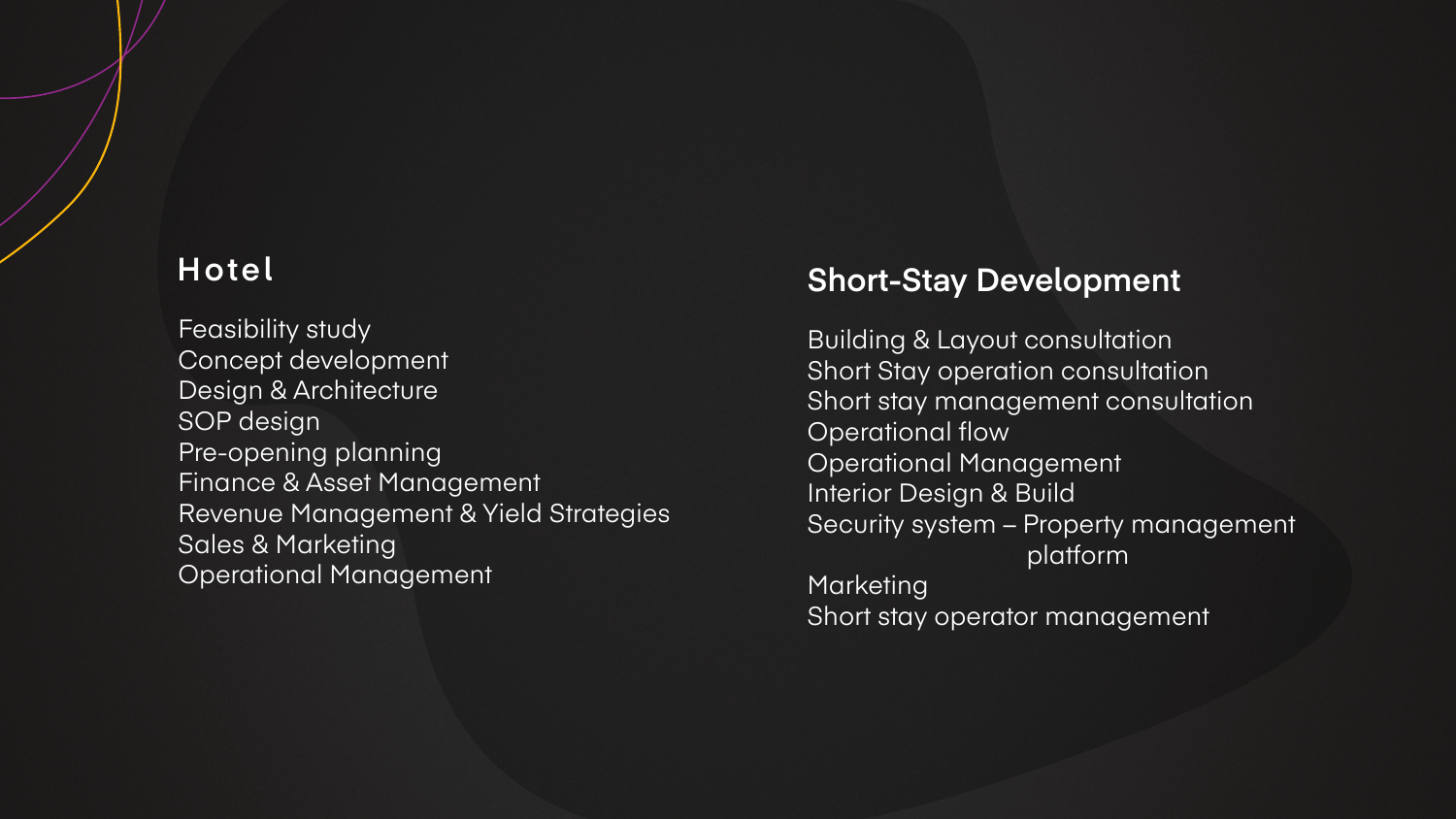mushROOM mushROOM

## **mushROOM TM BRANDING**

**We specialize in creating Visual and Service Branding strategies to evoke customers sensation, feeling, thoughts and actions about a particular brand.**

## **When a brand's story is being interpreted accross internally and externally, it creates a great Brand**

**experience. Hence,**

**Our Service**



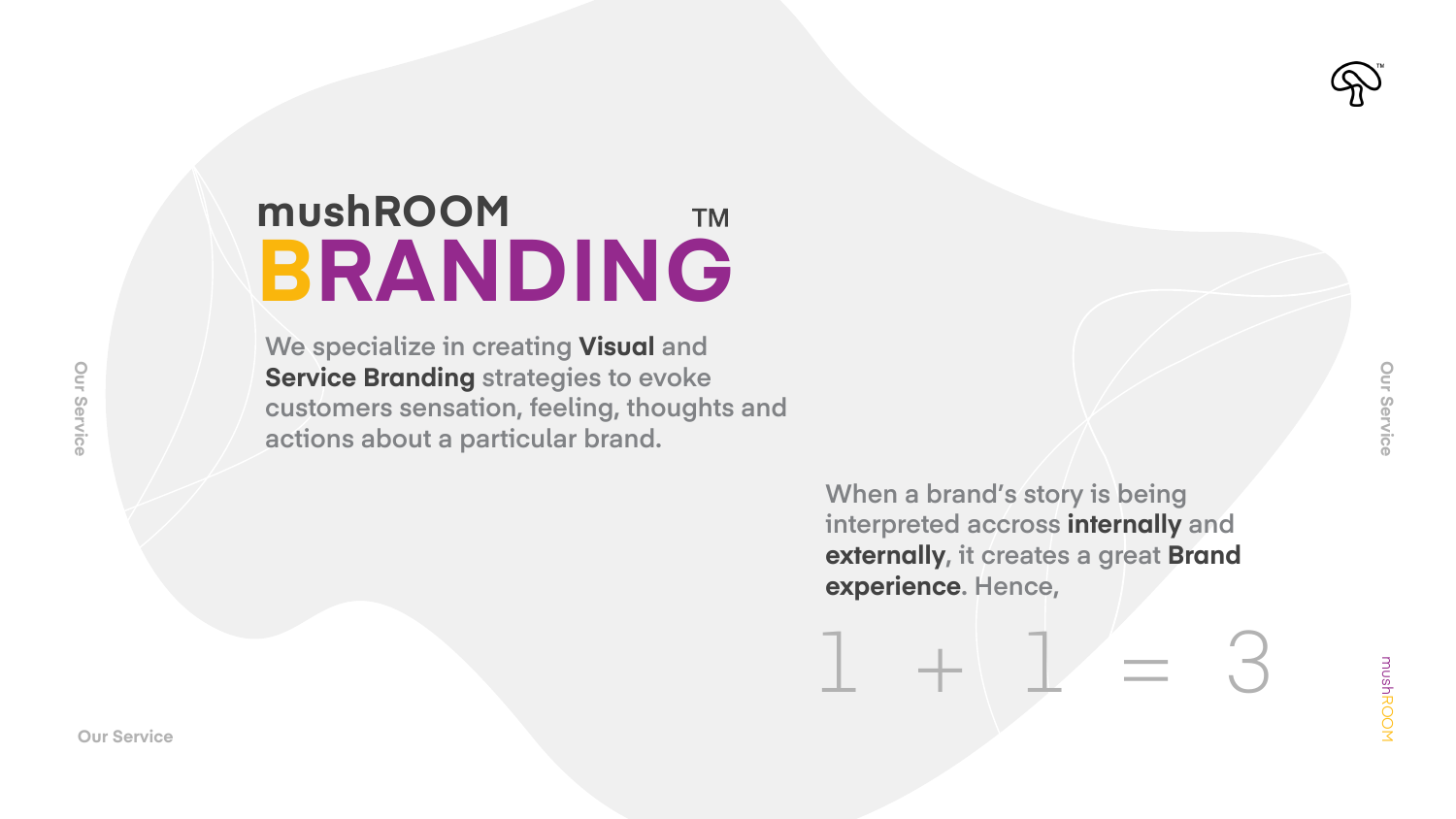# **MORE THAN VISUAL**

mushROOM **USHROON** 

An exquisite branding design is to create a whole new experience that is beyond visual."  $\epsilon$ 

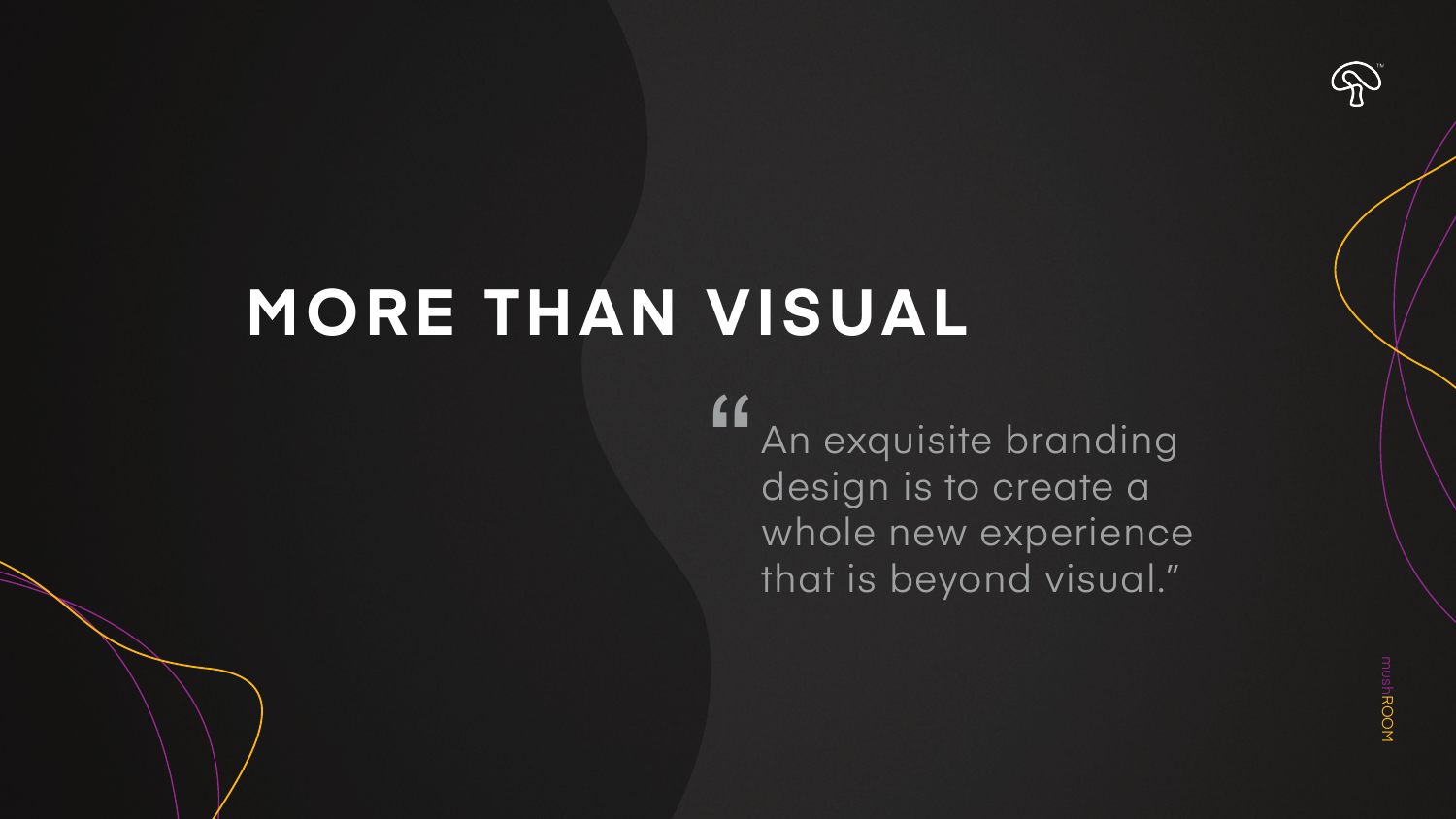mushROOM

mushROOM

# **VISUAL BRANDING**

# **SERVICE BRANDING**

As a creative Storyteller, we tend to utilize certain aesthetical elements to create the best visual identity that works for brands. In order to produce a design that truly function, our work involved in multiple sectors including Website, Interior Design and etc. comprehensively.

"Two divisions with one vision"

We provide a beyond expected Hospitality Service strategies that incorporate ones brand's spirit into it and keep the audience connected to the brand at all time.







**Our Service**

Our Service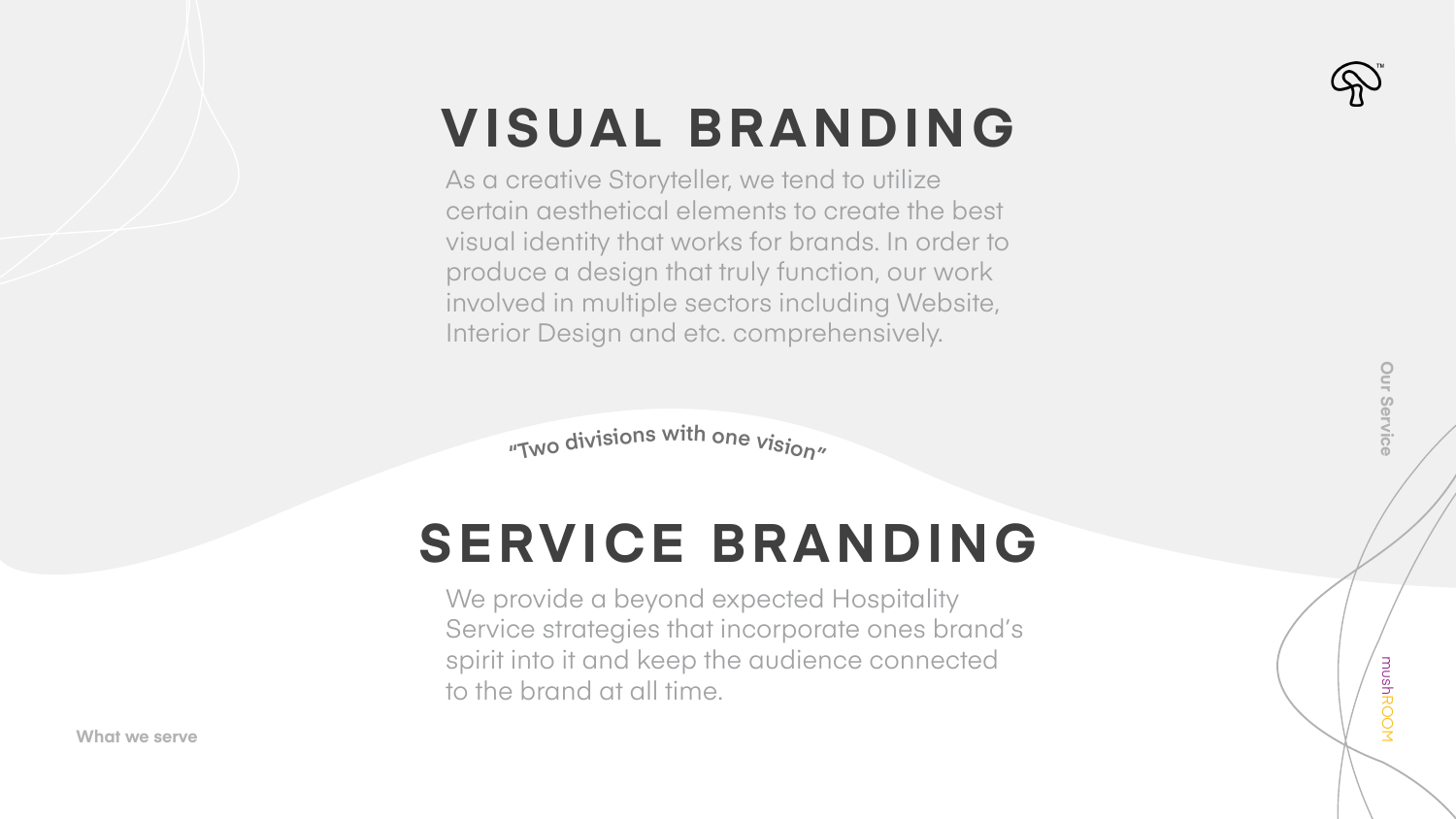# **Creative Strategies**

**MOORUSHROOM** mushROOM

## MOOD CAFE ROBUSTA SUITES Featured Project

How we accomplish to designing a unique Brand Experience through storytelling



to connect brands and customers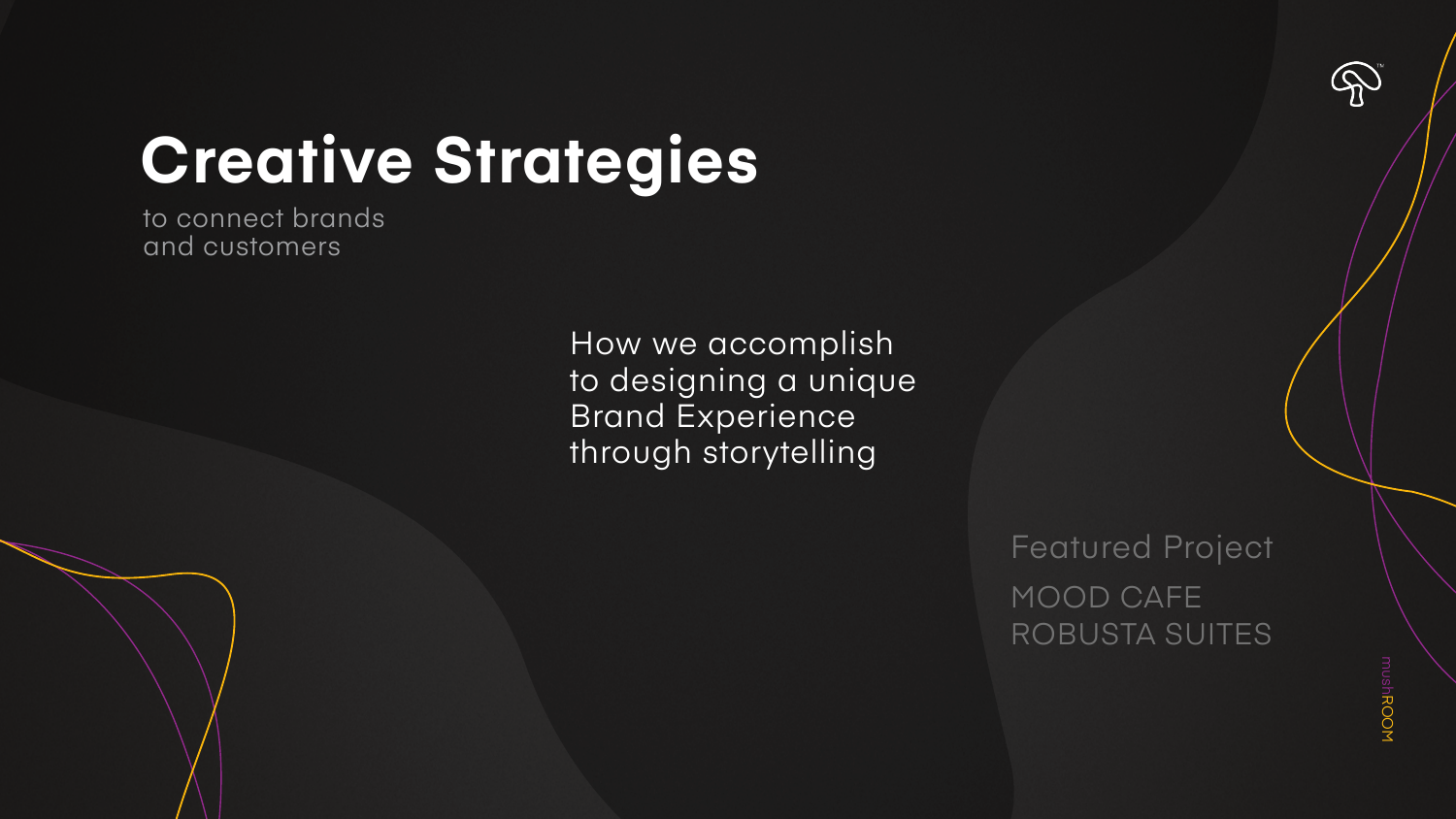mushROOM mushROOM



Mood cafe is a place where people connect through stories sharing. Its core value is to encourage and assist people to relieve their expressions and be themselve.

The brand's concept is designed based on the art movement "Expressionisms". An integration of modern and classic art style enhances overall sensation to its visual identity.



Complete brand design Project naming Logo design Brand tone Brands direction Brands story developing Brand identity system Collaterals design Environmental design

## **PROJECT SCOPE PROJECT OVERVIEW**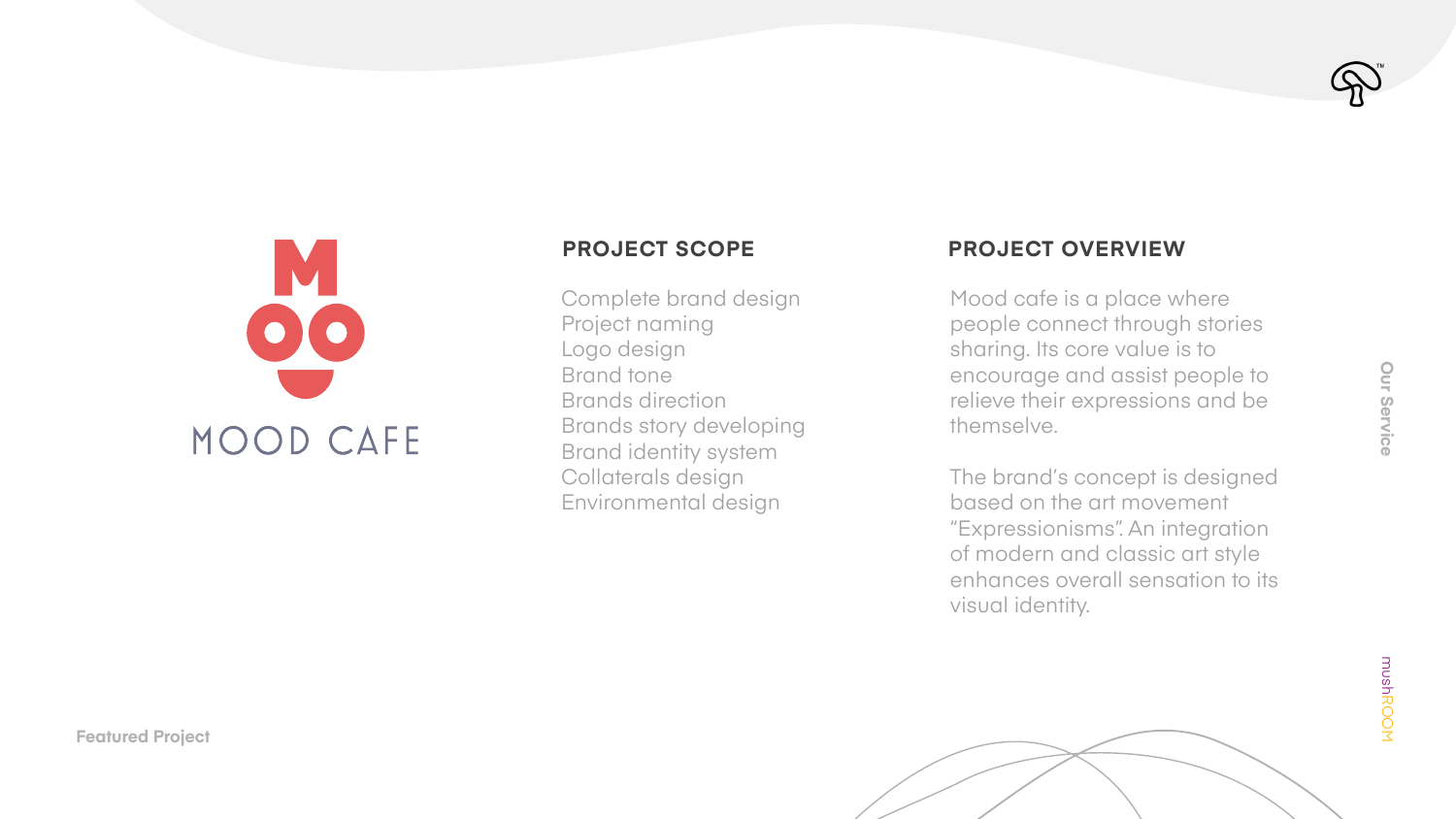A boutique hotel inspired by Tenom Coffee located at the Sovo Exchange at Aeropod, Tanjung Aru, Kota Kinabalu, Sabah.

Robusta's aim is to allow its audience to experience the local culture and have a better understanding about Sabah through the well known coffee from Tenom. What makes it more distinctive is its little touch of the 'Coffee Footscrub Service'.

Our Service **Our Service**<br> **Our Service** 

mushROOM

## robustasuites By mushROOM

Complete brand design Project naming Logo design Brand tone Brands direction Brands story developing Brand identity system Collaterals design Environmental design

## **PROJECT SCOPE PROJECT OVERVIEW**

**Featured Project**

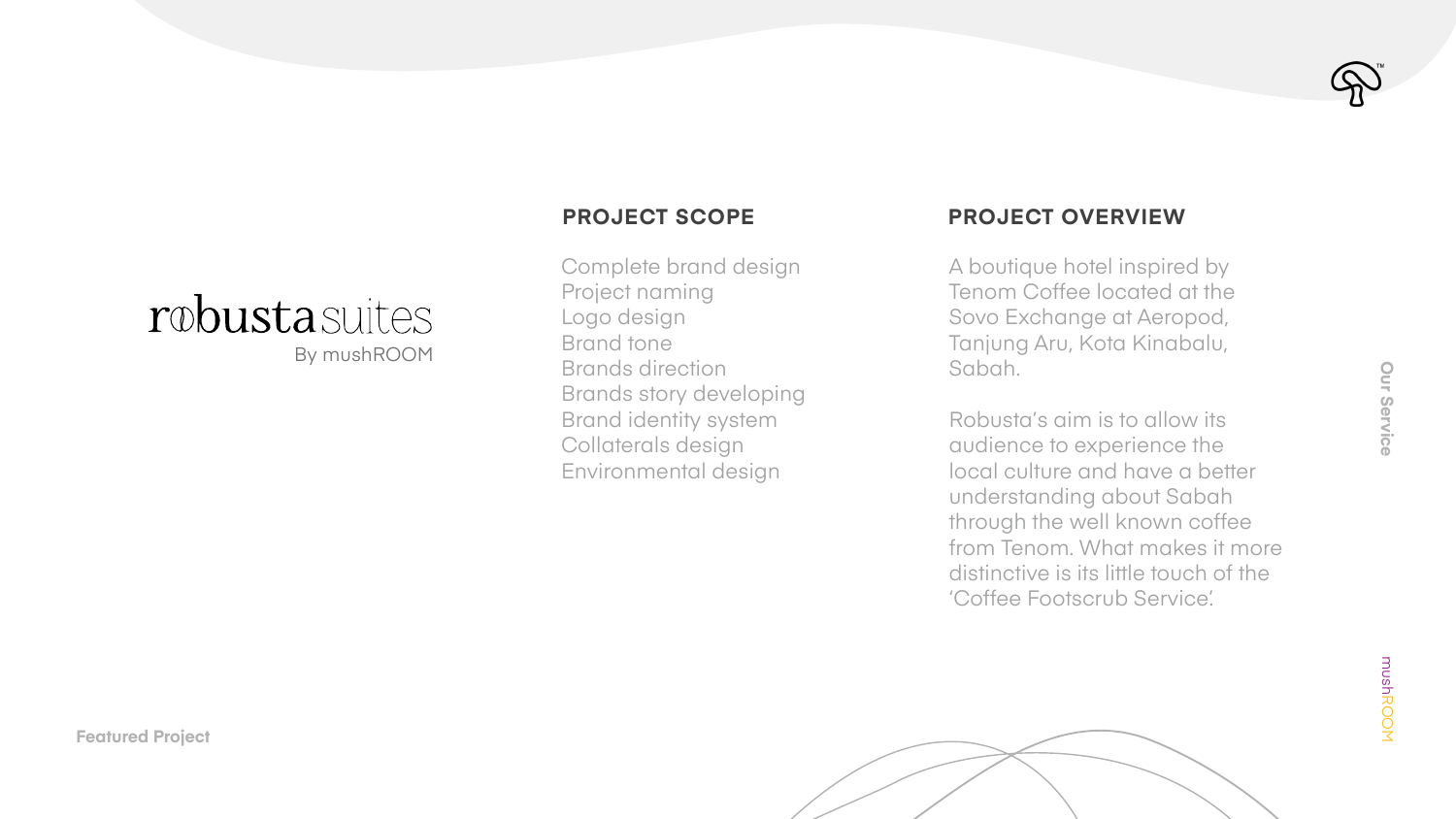Baysuite is a commercial suite development with 590 units. Unlike residential projects, commercial projects require a different approach in planning and management to create greater values for developers and investors.

 We focus on optimizing real estate development by combining our knowledge in hospitality management and positioning strategies to develop the optimal development asset.



Commercial short-stay consultation Building plan consultation Operation Consultation **Branding** Marketing consultation Presentation consultation Short-stay management

## **PROJECT SCOPE PROJECT OVERVIEW**

**Featured Project**

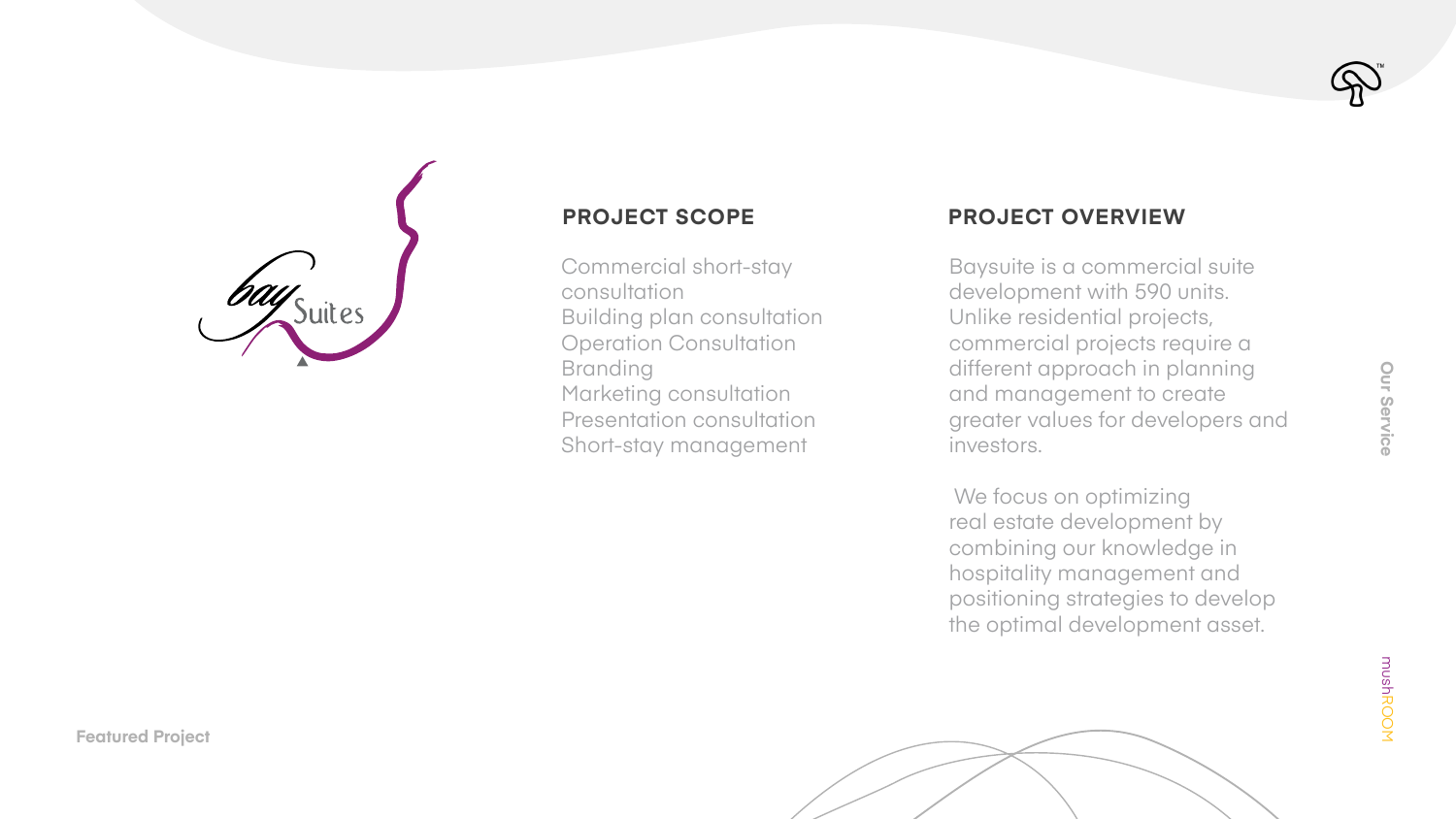## **Some of our other clients**

## mushROOM mushROOM

HOTEL HUMI LIV HOTEL HOTEL The TERRA CABANA RETREAT D'ATAS EXPLORERS BAR

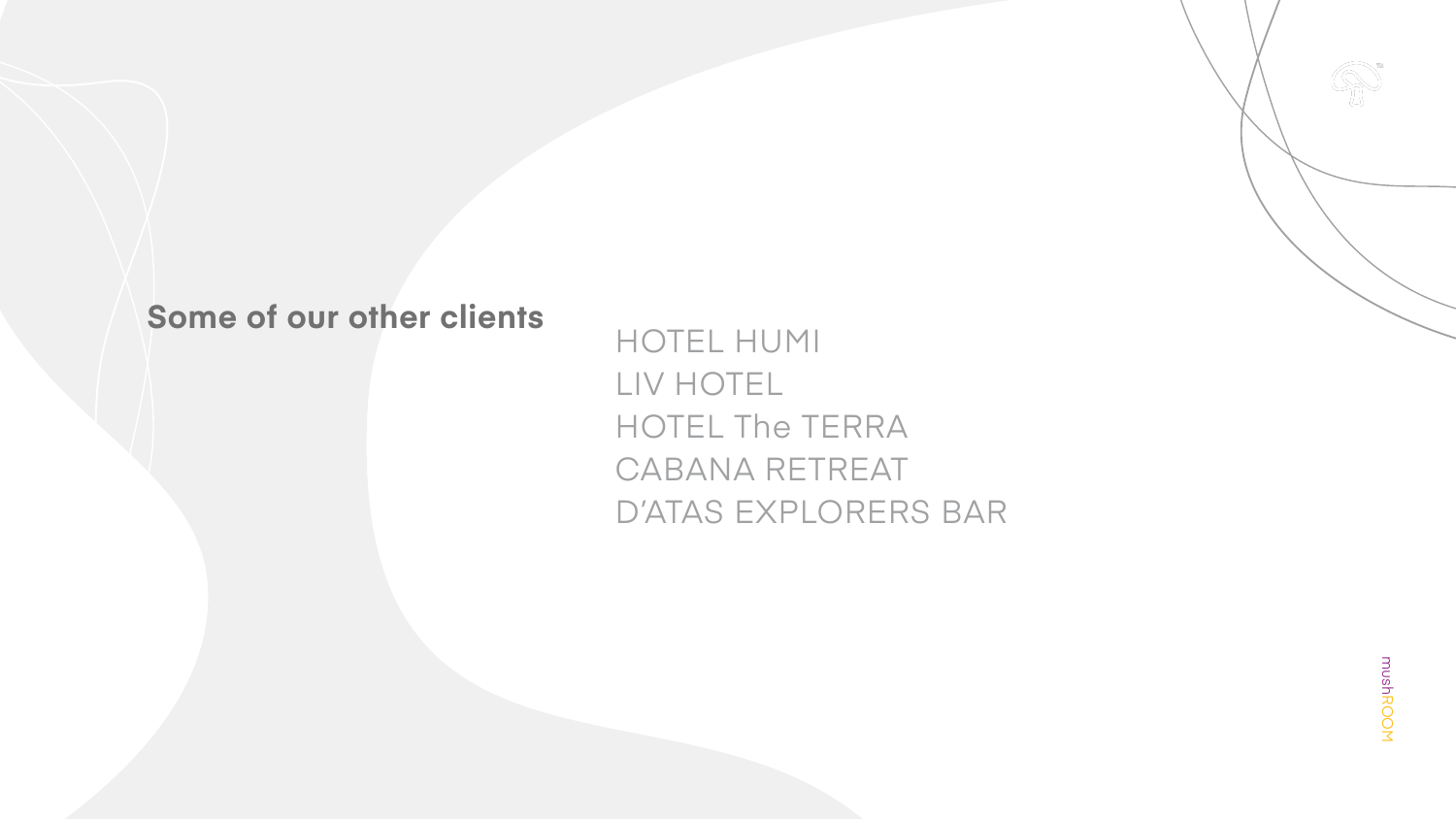## WE ARE THE HOSPITALITY EXPERTS

**We believe that human to human connection is the key to create powerful and successful branding. We are passionate about providing this service alongside hotels and F&B businesses to create a greater extent of Hospitality Consultancy.**





# mushROOM **MOOBUSNU**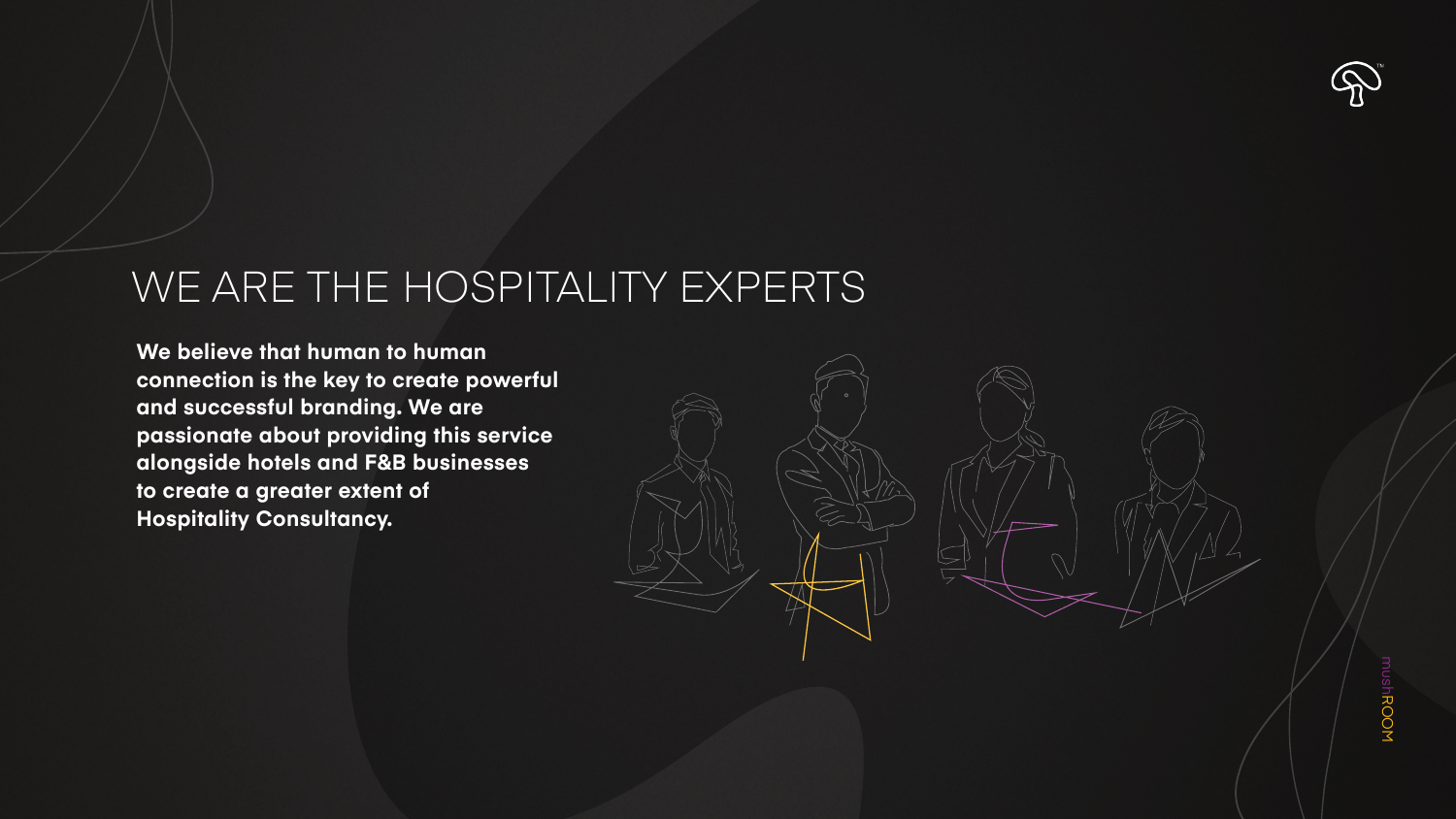

## When mushROOM started to grow

**Coming from a background in Hospitality from Swiss, and over a decade of experience in the industry, they decided to contribute their knowledge and experience with great passion into the field of their home land with an ambition of leading the local hospitality standard to a whole new level.**



mushROOM **MOOBUSNU**